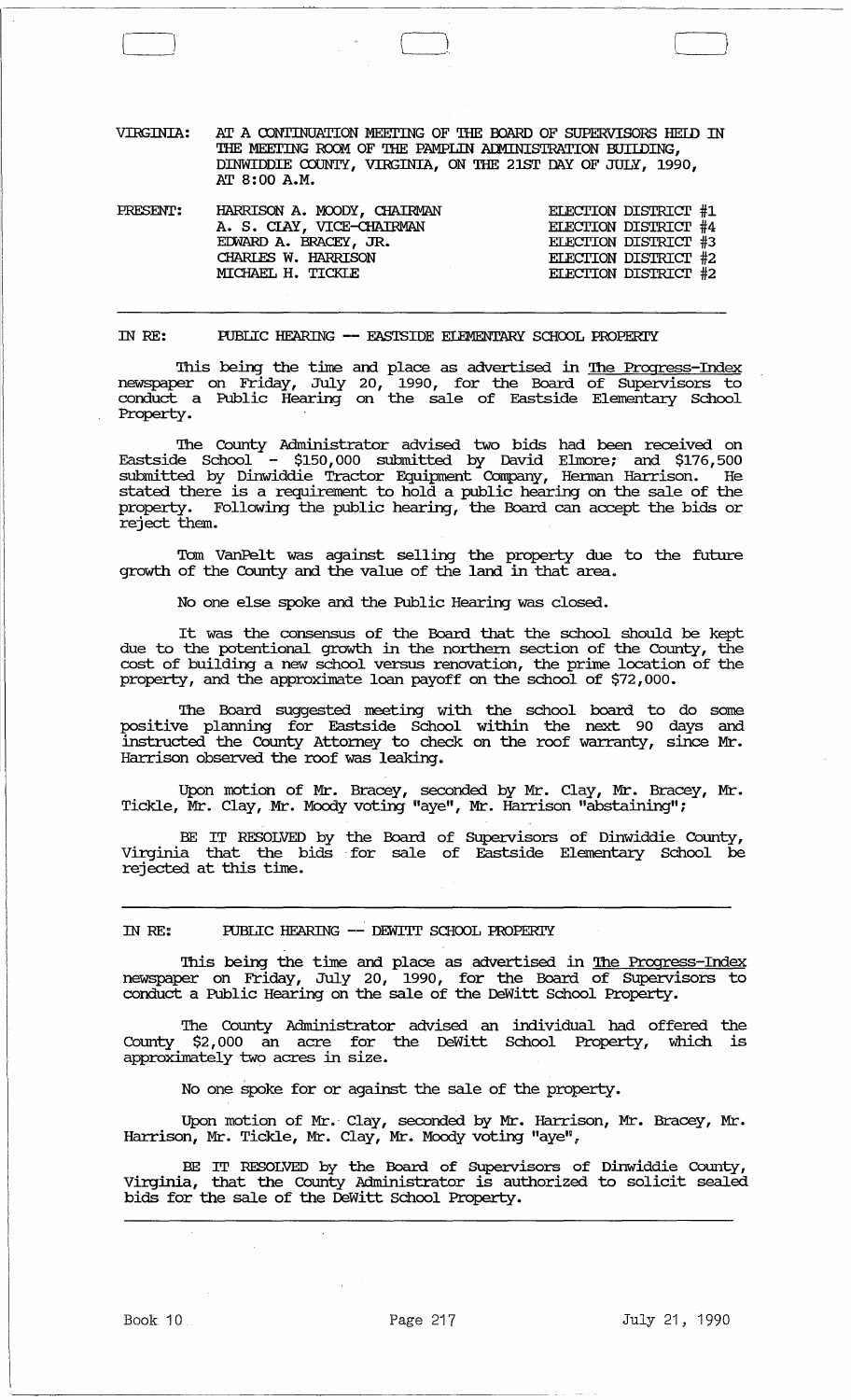RE: AWARD OF CONTRACT -- STREET SIGN INSTALLATION

Mr. John Clarke, Planning Technician, advised five bids had been received on the street sign installation, with Wallace Fence Company submitting the low bid of  $$16,330.08$ .

The method of installation and placement will be coordinated with the Virginia Department of Transportation.

Upon motion of Mr. Harrison, seconded by Mr. Clay, Mr. Bracey, Mr. Harrison, Mr. Tickle, Mr. Clay, Mr. Moody voting "aye",  $\,$ 

BE IT RESOLVED by the Board of Supervisors of Dinwiddie County, Virginia, that Wallace Fence Company is awarded the contract for Street Sign Installation at a cost of \$16,330.08, contingent upon receiving suitable references and including a stipulation in the contract of a completion date.

## IN RE: ANTI -DISPIACEMENT AND REIOCATION ASSISTANCE PIAN

Upon motion of Mr. Bracey, seconded by Mr. Harrison, Mr. Bracey, Mr. Harrison, Mr. Tickle, Mr. Clay, Mr. Moody voting "aye", the following Anti-Displacement and Relocation Assistance Plan was adopted for the Connnunity Development Block Grant Program:

Dinwiddie Cotmty accepts the responsibility to replace all occupied and vacant occupiable low and moderate income dwelling units demolished or converted to a use other than as low and moderate income housing as a direct result of activities assisted with funds provided under the Housing and Community Development Act of 1974, as Amended. The County also will provide relocation assistance to all displacees as provided for in the Housing and Community Development Act of  $1974$ , as Amended, and the Uniform Relocation Assistance and Real Property Acquisition Policies of 1970, as Amended.

The County's CIG Project, the Route 460 Industrial Development Project, will construct a sewer force main, pump station, and elevated water storage tank primarily to serve Wal-Mart Stores, Inc.'s proposed regional distribution center. These planned CIG activities will not cause any displacement from or conversion of occupiable structures. '!he project calls for the use of existing right-of-way and tracts of land that do not contain housing. The County will work with the grant management staff, engineers, project area residents, and the Department of Housing and Community Development to insure that any changes in project activities do not cause any displacement from or conversion of occupiable structures.

Wal-Mart Stores, Inc. has already purchased the land for the distribution center. Prior usage included a fann operation, timber land, and one residential dwelling occupied by the non-low and moderate income owner. Upon purchase of the site, the homeowner was given the residential structure which is being moved to a new lot in Sutherland. Therefore, there is also no loss to the Cotmty's housing stock caused by Wal-Mart *'s*  portion of the overall activity.

In all cases, an occupiable structure will be defined as a dwelling that meets local building codes or a dwelling that can be rehabilitated to meet code for \$25,000 or less.

IN RE: TEMPORARY PART-TIME ANIMAL CONTROL OFFICER

The County Administrator advised there was a need to hire a Temporary Part-Time Animal Control Officer due to the medical absence of Mr. Brooks.

Upon motion of Mr. Tickle, seconded by Mr. Clay, Mr. Bracey, Mr. Harrison, Mr. Tickle, Mr. Clay, Mr. Moody voting "aye",

ساب ال

 $\omega_{\rm{max}}$  and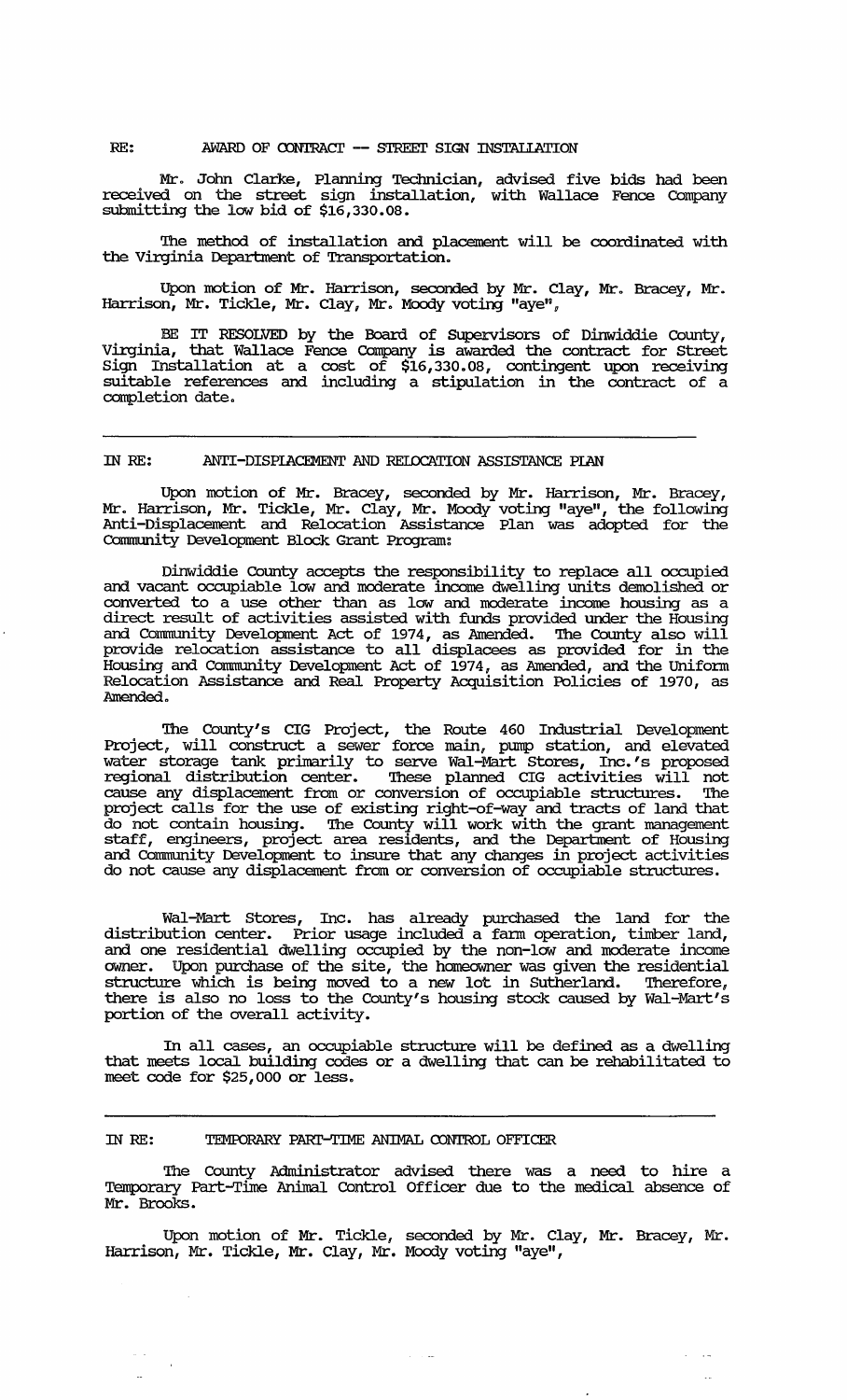BE IT RESOLVED by the Board of Supervisors of Dinwiddie County, Virginia, that Mr. Charles Walker is hired as Temporary Part-Time Animal Control Officer at a rate of \$6.00 per hour.

 $\begin{bmatrix} 1 & 1 \\ 1 & 1 \end{bmatrix}$ 

 $^{\circ}$  : i"

## IN RE: SUPPLEMENTARY PAY - CECIL IDCY

 $\frac{1}{2}$ 

'.1

'!he County Administrator advised Mr. Cecil Incy, a Bus Garage employee, has been supplying tire service for the Landfill for several years and the County has been supplementing his salary for same at a current rate of \$2,100.00 per year. '!he School Board asked if the Board would authorize a '5% cost of livirg raise for 1990-91, since Mr. Lucy had not received an increase for the past three years.

The Board instructed the County Administrator to provide more information to them and to provide a two year comparison of Mr. Lucy's services to the Landfill Department.

## IN RE: APPOINIMENI' - BOARD OF ASSESSCES

Mr. Bracey nominated L. M. Harrison, Jr. for Mr. Moody's appointment to the Board of Assessors.

Upon motion of Mr. Bracey, seconded by Mr. Harrison, Mr. Bracey,<br>arrison, Mr. Tickle, Mr. Clay, Mr. Moody voting "aye", the Mr. Harrison, Mr. Tickle, Mr. Clay, Mr. Moody voting "aye", nominations were closed.

Upon motion of Mr. Tickle, seconded by Mr. Bracey, Mr. Bracey, Mr. Harrison, Mr. Tickle, Mr. Clay, Mr. Moody voting "aye",

BE IT RESOLVED by the Board of Supervisors of Dinwiddie County, Virginia, that Mr. L. M. Harrison, Jr. is appointed to the Board of Assessors as District #1 representative, with term ending upon completion of the 1992 General Reassessment.

## IN RE: **ADJOURNMENT**

At 8:50 a.m., the Board of Supervisors, along with the Planning Commission, Certification Committee and Industrial Development Authority boarded a school bus for a tour of industrial sites throughout the County.

Upon motion of Mr. Bracey, seconded by Mr. Clay, Mr. Bracey, Mr. Harrison, Mr. Tickle, Mr. Clay, Mr. Moody voting "aye", the meeting<br>adjourned at 12:30 p.m.

<u>N. A. Mood</u> Harrison A. Moody Chairman

ATTEST: ALINE P. ANCE County Administrator